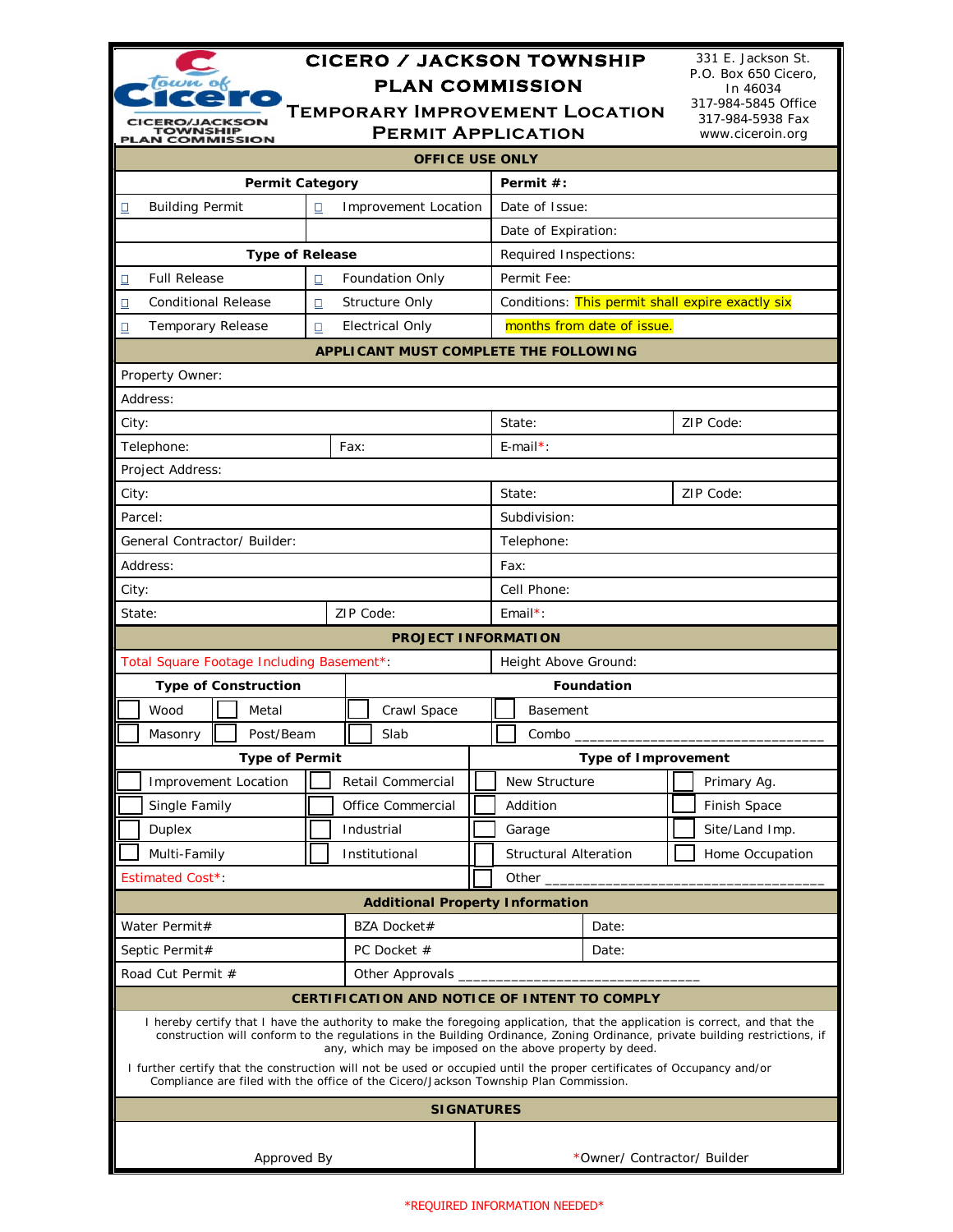| <b>APPLICANT MUST COMPLETE THE FOLLOWING</b>           |         |        |        |  |           |  |  |  |
|--------------------------------------------------------|---------|--------|--------|--|-----------|--|--|--|
| General Contractor/ Builder:                           |         |        |        |  |           |  |  |  |
| Telephone:                                             | Cell:   |        |        |  |           |  |  |  |
| Fax:                                                   | E-mail: |        |        |  |           |  |  |  |
| Is the Property Owner the General Contractor/ Builder? |         |        | Yes    |  | <b>No</b> |  |  |  |
| <b>Foundation</b>                                      |         |        |        |  |           |  |  |  |
| Excavators:                                            | Phone:  |        |        |  |           |  |  |  |
| Footings:                                              |         | Phone: |        |  |           |  |  |  |
| Foundation:                                            |         | Phone: |        |  |           |  |  |  |
| Other:                                                 | Phone:  |        |        |  |           |  |  |  |
| Rough-In                                               |         |        |        |  |           |  |  |  |
| Framing:                                               |         |        | Phone: |  |           |  |  |  |
| Plumbing:                                              |         | Phone: |        |  |           |  |  |  |
| Electrical:                                            | Phone:  |        |        |  |           |  |  |  |
| HVAC:                                                  |         |        | Phone: |  |           |  |  |  |
| Insulation:                                            | Phone:  |        |        |  |           |  |  |  |
| Other:                                                 |         | Phone: |        |  |           |  |  |  |
| Final/ Finish Work                                     |         |        |        |  |           |  |  |  |
| Finish Carpenter:                                      | Phone:  |        |        |  |           |  |  |  |
| Final Grading:                                         | Phone:  |        |        |  |           |  |  |  |
| Landscape:                                             | Phone:  |        |        |  |           |  |  |  |
| Other:                                                 | Phone:  |        |        |  |           |  |  |  |

| <b>Additional Contractor Information:</b> |  |
|-------------------------------------------|--|
|                                           |  |
|                                           |  |
|                                           |  |